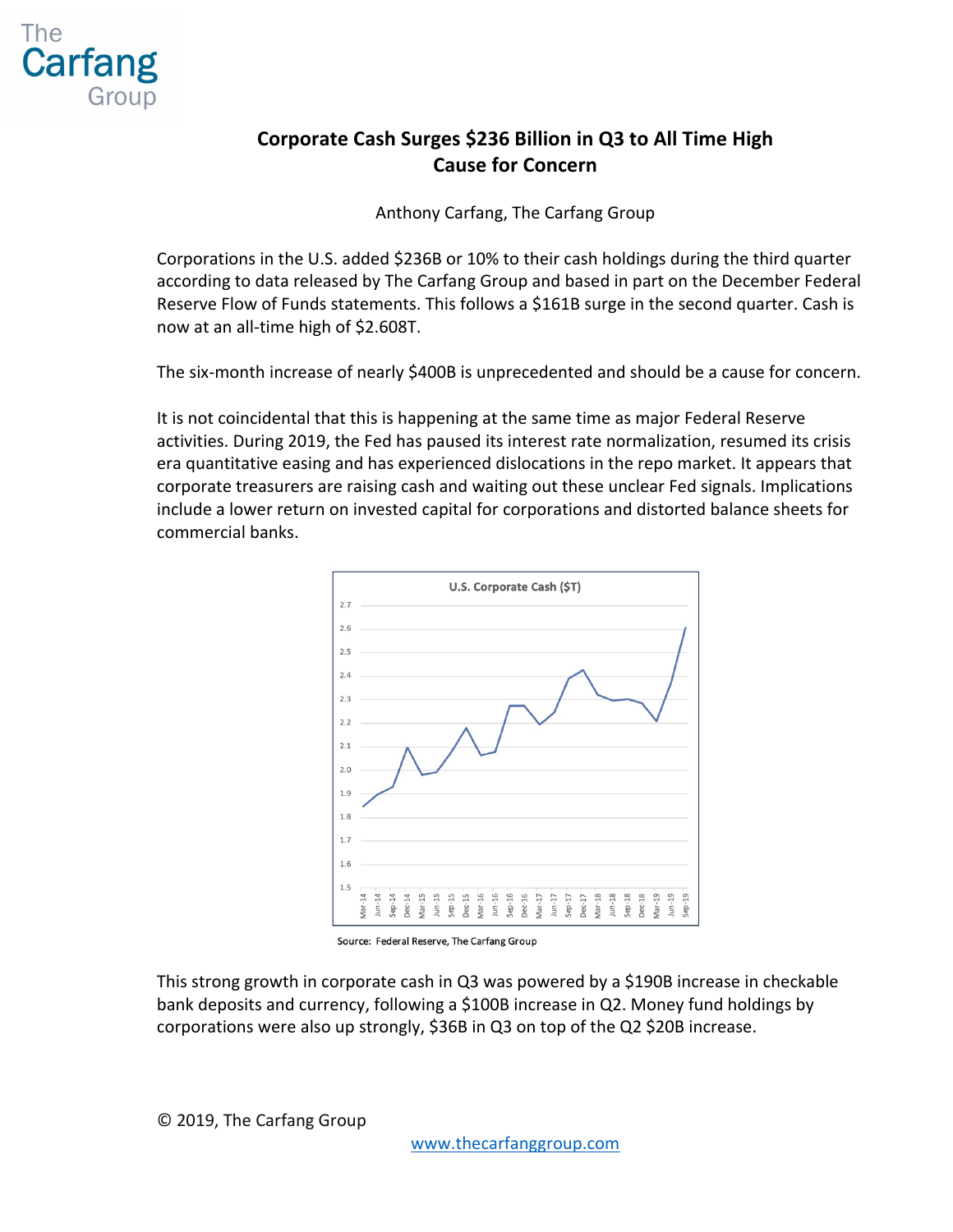

Corporate cash holdings were equivalent to 12.1% of U.S. GDP. As the chart below shows, that is close to its historic high and double the level of the early 1990s. To the extent that the amount of cash necessary to support a given level of economic activity is a measure of market (or regulatory) efficiency, this is a cause for concern.



Source: Federal Reserve, The Carfang Group

There are material changes in the composition of that cash total. Checkable deposits and currency now account for 46% of corporate cash, more than double the levels of a decade ago.



Source: Federal Reserve, The Carfang Group